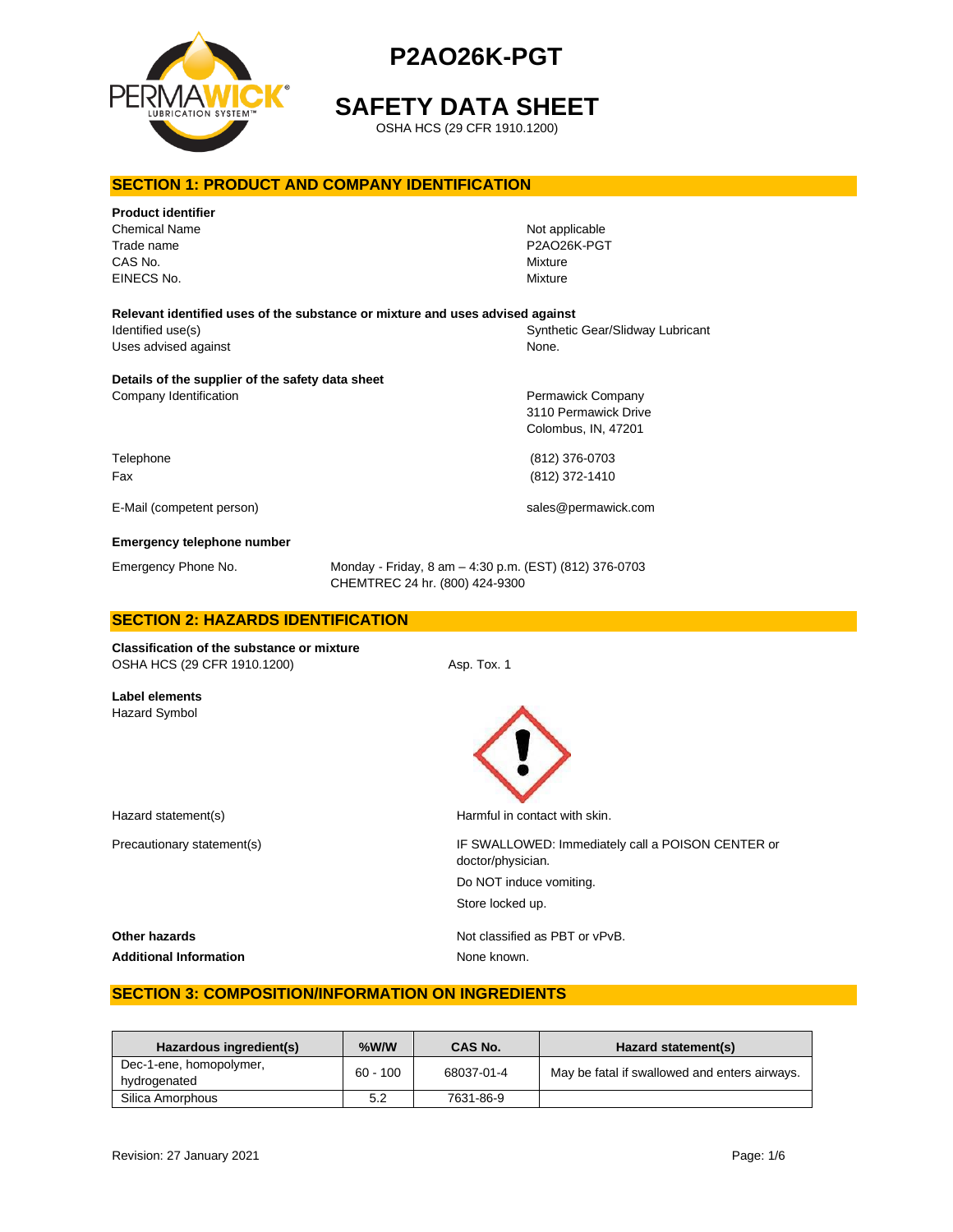**Additional Information -** Substances in the product which may present a health or environmental hazard, or which have been assigned occupational exposure limits, are detailed below.: None

# **SECTION 4: FIRST AID MEASURES**



| Description of first aid measures                                             |                                                                                                                                                                       |
|-------------------------------------------------------------------------------|-----------------------------------------------------------------------------------------------------------------------------------------------------------------------|
| Inhalation                                                                    | Avoid inhalation of vapours. Move person to fresh air. Keep<br>patient at rest and give oxygen if breathing difficult. If<br>symptoms occur obtain medical attention. |
| <b>Skin Contact</b>                                                           | Wash affected skin with soap and water.                                                                                                                               |
| Eye Contact                                                                   | Eyes should be washed with plenty of water. If symptoms<br>occur obtain medical attention.                                                                            |
| Ingestion                                                                     | Do not induce vomiting. Drink one glass of water. (or Milk.)<br>Seek medical treatment.                                                                               |
| Most important symptoms and effects, both acute<br>and delayed                | None                                                                                                                                                                  |
| Indication of the immediate medical attention and<br>special treatment needed | None                                                                                                                                                                  |
| <b>SECTION 5: FIRE-FIGHTING MEASURES</b>                                      |                                                                                                                                                                       |
| Extinguishing media                                                           |                                                                                                                                                                       |
| -Suitable Extinguishing Media                                                 | Extinguish with waterspray, dry chemical, sand or carbon<br>dioxide.                                                                                                  |
| -Unsuitable Extinguishing Media                                               | None anticipated.                                                                                                                                                     |
| Special hazards arising from the substance or mixture                         | This product may give rise to hazardous fumes in a fire.                                                                                                              |
| <b>Advice for fire-fighters</b>                                               | A self contained breathing apparatus and suitable protective<br>clothing should be worn in fire conditions.                                                           |
| <b>SECTION 6: ACCIDENTAL RELEASE MEASURES</b>                                 |                                                                                                                                                                       |
| Personal precautions, protective equipment and<br>emergency procedures        | Avoid breathing dust/fume/gas/mist/vapours/spray.                                                                                                                     |
| <b>Environmental precautions</b>                                              | Use appropriate container to avoid environmental<br>contamination.                                                                                                    |
| Methods and material for containment and cleaning up                          | Contain and cover spilled substance with dry sand or earth<br>or other suitable dry material. Transfer to a container for<br>disposal or recovery.                    |
| Reference to other sections                                                   | None                                                                                                                                                                  |

Additional Information **None** None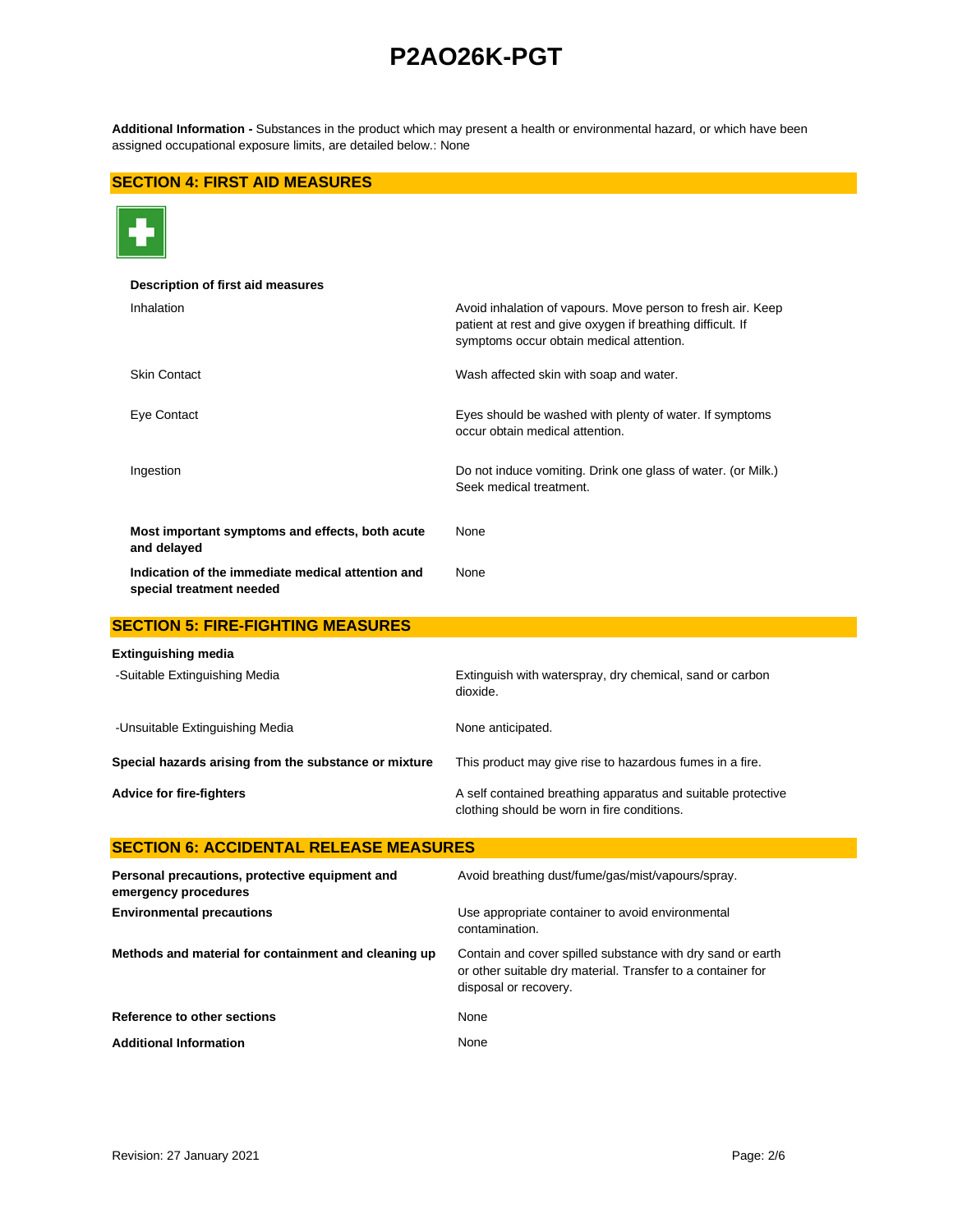# **SECTION 7: HANDLING AND STORAGE**

**Precautions for safe handling Avoid breathing dust/fume/gas/mist/vapours/spray.** Avoid breathing dust/fume/gas/mist/vapours/spray.

**Conditions for safe storage, including any incompatibilities**

-Storage Temperature **Storage Temperature** Store at room temperature. -Incompatible materials **Strong oxidising agents**.

**Specific end use(s)** Lubricating agent

# **SECTION 8: EXPOSURE CONTROLS/PERSONAL PROTECTION**

**Control parameters**

### **Occupational Exposure Limits**

|                                          |                |                | LTEL (8 hr TWA ppm)    |                        | STEL (ppm)         |       |
|------------------------------------------|----------------|----------------|------------------------|------------------------|--------------------|-------|
| <b>SUBSTANCE.</b>                        | <b>CAS No.</b> | PEL (OSHA)     | <b>TLV (ACGIH)</b>     | PEL (OSHA)             | <b>TLV (ACGIH)</b> | Note: |
| Silica<br>Amorphous                      | 7631-86-9      | $0.8$ mg/m $3$ | ----                   | ----                   | ----               |       |
| Recommended monitoring method            |                |                | None                   |                        |                    |       |
| <b>Exposure controls</b>                 |                |                |                        |                        |                    |       |
| Appropriate engineering controls         |                |                | Not normally required. |                        |                    |       |
| <b>Personal protection equipment</b>     |                |                |                        |                        |                    |       |
| Eye/face protection                      |                |                | Safety spectacles.     |                        |                    |       |
|                                          |                |                |                        |                        |                    |       |
| Skin protection (Hand protection/ Other) |                |                | Gloves                 |                        |                    |       |
|                                          |                |                |                        |                        |                    |       |
| Respiratory protection                   |                |                |                        | Not normally required. |                    |       |
|                                          |                |                |                        |                        |                    |       |
| <b>Thermal hazards</b>                   |                |                |                        | Not normally required. |                    |       |
| <b>Environmental Exposure Controls</b>   |                |                |                        | Not normally required. |                    |       |

# **SECTION 9: PHYSICAL AND CHEMICAL PROPERTIES**

#### **Information on basic physical and chemical properties**

Appearance Semi Solid Colour **Black-Smooth** Odour Mild petroleum<br>
Odour Threshold (ppm) example and the second of the Mot available<br>
Odour Threshold (ppm) Odour Threshold (ppm) Not available<br>
DH (Value) Not available<br>
Not available pH (Value)<br>
Mot available<br>
Melting Point (°C) / Freezing Point (°C) <br>
Mot available Melting Point (°C) / Freezing Point (°C) Boiling point/boiling range (°C): Not available Flash Point (°C) <br>
>200 [Clevland Open cup] Evaporation rate **Not available**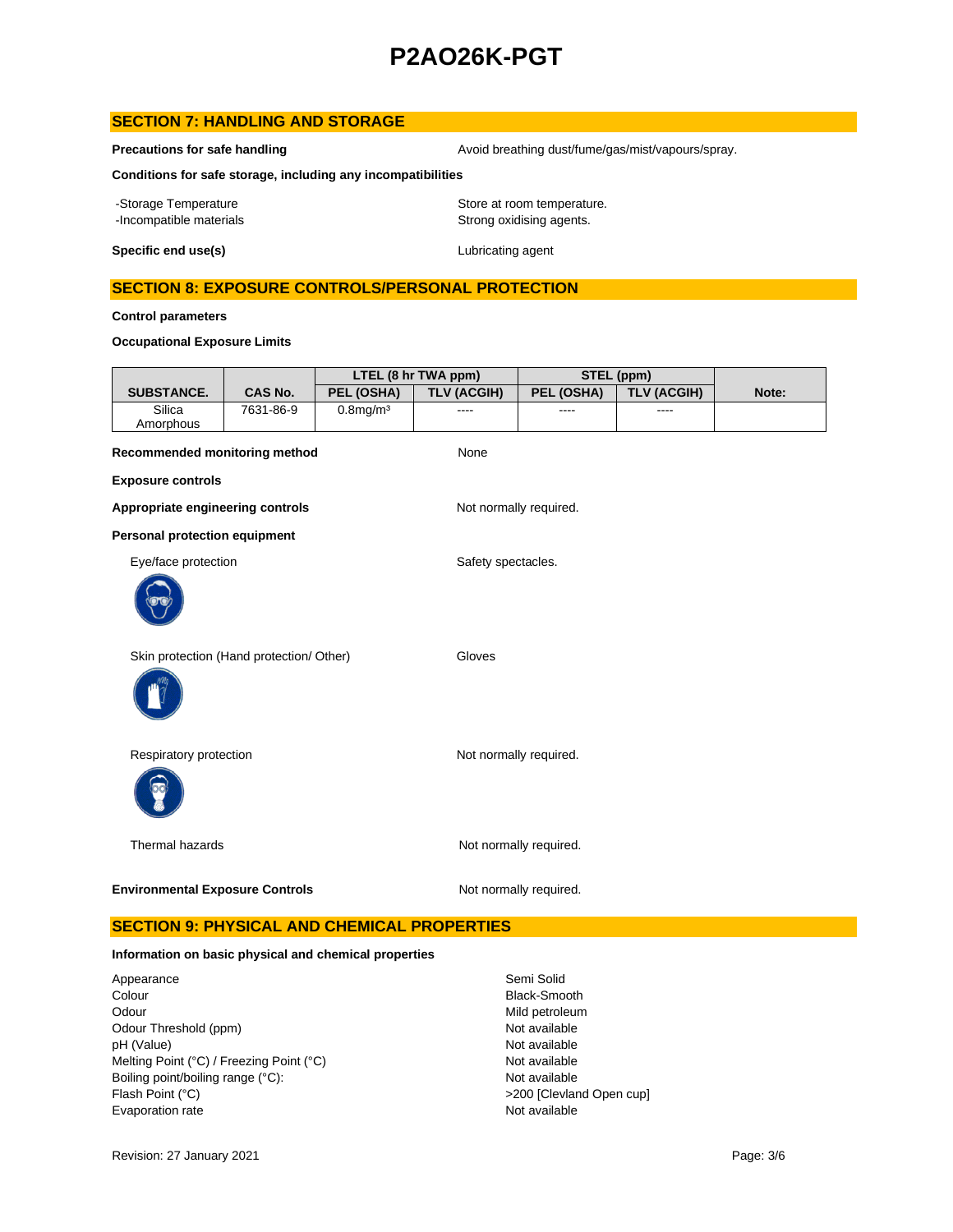Flammability (solid, gas) Not available Explosive limit ranges **Not available** Not available Vapour Pressure (Pascal) Not available Not available Vapour Density (Air=1) Not available Density  $(g/m)$  0.93 Solubility (Water) Not available Solubility (Other) Not available Partition Coefficient (n-Octanol/water) Not available Auto Ignition Temperature (°C) Not available Decomposition Temperature (°C) Not available Kinematic Viscosity (cSt) @ 40°C (base oil) NLGI Grade Explosive properties **Not explosive.** Not explosive. Oxidising properties Not oxidising.

5548 at 40° C 3

# **Other information** Not available

### **SECTION 10: STABILITY AND REACTIVITY**

**Reactivity Reactivity Reactivity Reactivity Stable under normal conditions. Chemical stability** Stable. **Possibility of hazardous reactions None anticipated. Conditions to avoid Incompatible materials** Hazardous Decomposition Product(s) Carbon monoxide, Carbon dioxide

None **Oxidizers** 

### **SECTION 11: TOXICOLOGICAL INFORMATION**

#### **Information on toxicological effects**

Dec-1-ene, homopolymer, hydrogenated (CAS No. 68037-01-4)

| $LD50 > 5000$ mg/kg (rat)                                                                                         |
|-------------------------------------------------------------------------------------------------------------------|
| $LC50 > 5.2$ mg/l (4 hour(s)) (rat)                                                                               |
| $LD50 > 3000$ mg/kg (rabbit)                                                                                      |
| Non-irritant.                                                                                                     |
| It is not a skin sensitiser.                                                                                      |
| Oral NOAEL = $1000 \text{ mg/kg}$ (rat)                                                                           |
| Negative                                                                                                          |
| No data                                                                                                           |
| IARC, NTP, OSHA, ACGIH do not list this product or<br>any components thereof as known or suspected<br>carcinogen. |
|                                                                                                                   |

# **SECTION 12: ECOLOGICAL INFORMATION**

#### **Toxicity**

Dec-1-ene, homopolymer, hydrogenated (CAS No. 68037-01-4)

| Fish LL50 $> 1000$ mg/l (96 hour) (O. mykiss)                     |
|-------------------------------------------------------------------|
| Aquatic invertebrates: EL 50 > 1000 mg/l (48 hour) (D.<br>magna)  |
| Algae EL50 > 1000 mg/l (72 hour) (S. capricornutum)               |
| Aquatic invertebrates: $NOELR = 125$ mg/l (D. magna) (21<br>days) |
| Not available                                                     |
| Not available                                                     |
| Not available                                                     |
| Not classified as PBT or vPvB.                                    |
| None known.                                                       |
|                                                                   |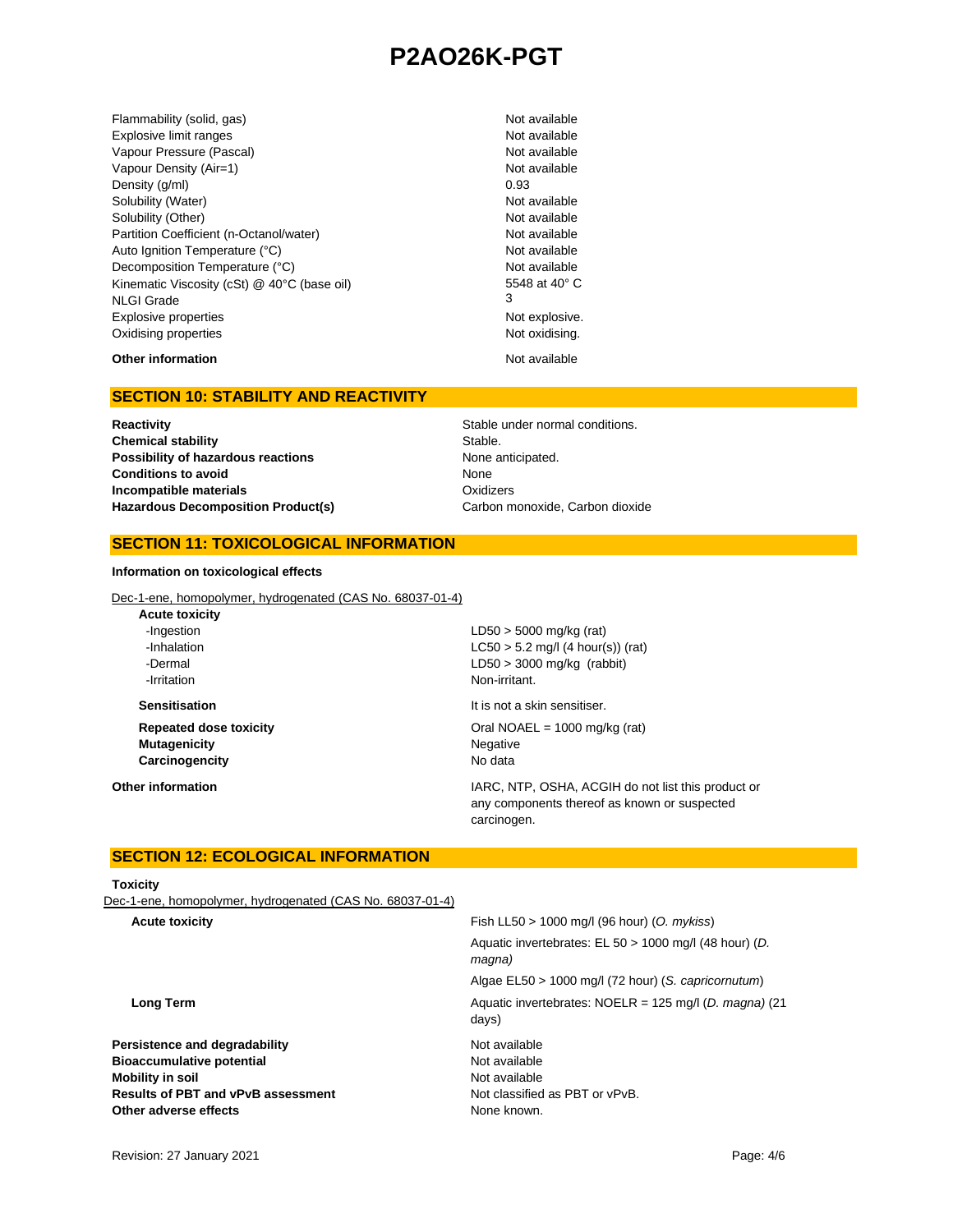### **SECTION 13: DISPOSAL CONSIDERATIONS**

Disposal should be in accordance with local, state or national legislation.Consult an accredited waste disposal contractor or the local authority for advice.

Additional Information **None known.** None known.

### **SECTION 14: TRANSPORT INFORMATION**

UN number Proper Shipping Name Transport hazard class(es) Packing Group Hazard label(s) Environmental hazards Special precautions for user

**DOT (DEPARTMENT OF TRANSPORTATION)** Not classified as dangerous for transport.

**Land transport (ADR/RID)**

UN number **Not classified as dangerous for transport.** Proper Shipping Name Transport hazard class(es) Packing Group Marine Pollutant Special precautions for user

#### **Sea transport (IMDG) Not classified as dangerous for transport.** Not classified as dangerous for transport.

UN number Proper Shipping Name Transport hazard class(es) Packing Group Environmental hazards Special precautions for user

#### **Air transport (ICAO/IATA)** Not classified as dangerous for transport.

UN number Proper Shipping Name Transport hazard class(es) Packing Group Environmental hazards Special precautions for user

**Transport in bulk according to Annex II of MARPOL73/78 and the IBC Code**

Not established

### **SECTION 15: REGULATORY INFORMATION**

**Safety, health and environmental regulations/legislation specific for the substance or mixture:**

**TSCA (Toxic Substance Control Act) -** Inventory Status**:** All components listed or polymer exempt.

#### **Designated Hazardous Substances and Reportable Quantities (40 CFR 302.4)**:

|                      |         |                     | RQ       |
|----------------------|---------|---------------------|----------|
| <b>Chemical Name</b> | CAS No. | <b>Typical %wt.</b> | (Pounds) |
| None                 | ----    | ----                | $\cdots$ |

#### **SARA 311/312 - Hazard Categories:**

 $\Box$  Fire  $\Box$  Sudden Release  $\Box$  Reactivity  $\Box$  Immediate (acute)  $\Box$  Chronic (delayed)